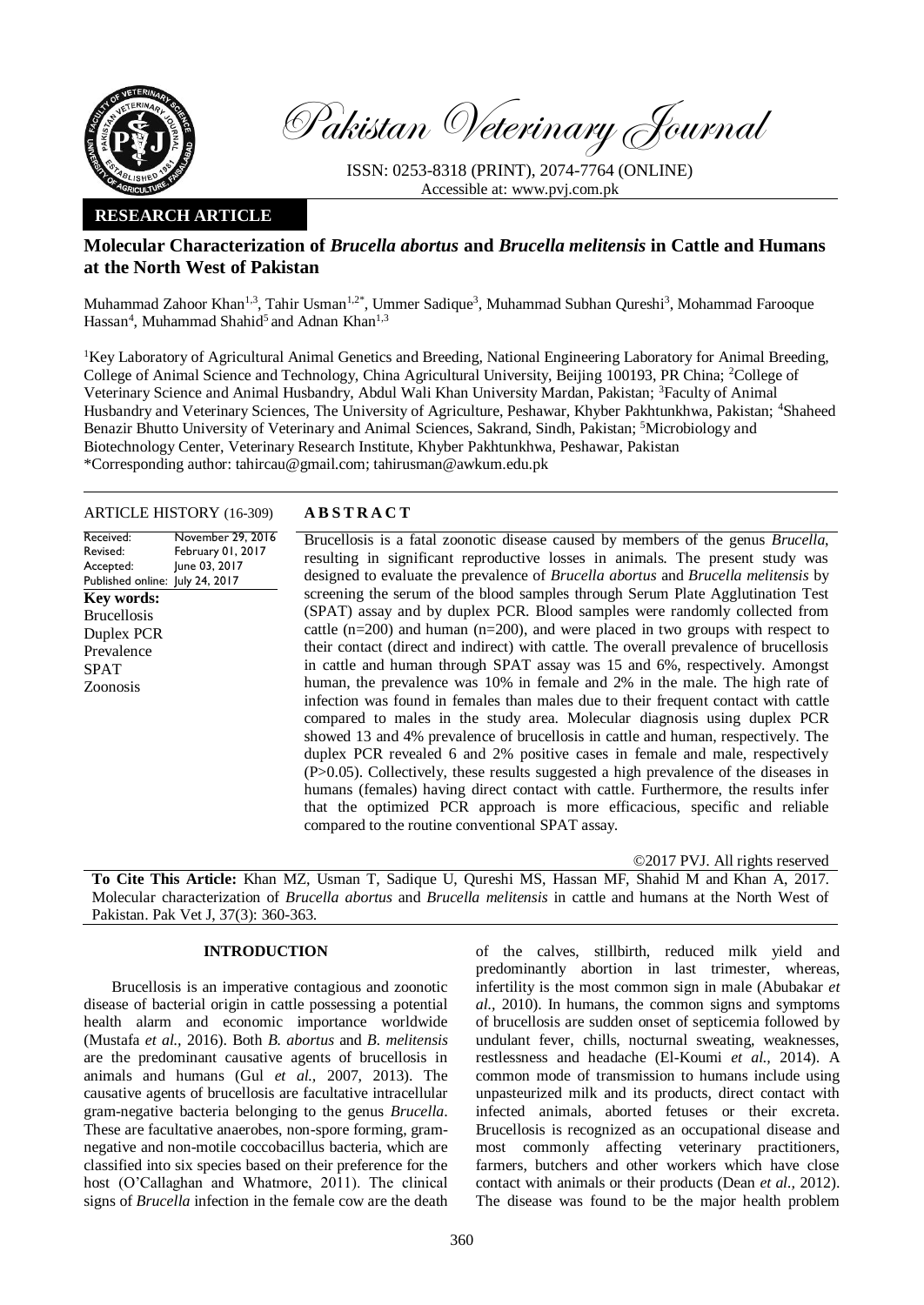both for livestock and human in North African countries (Jennings *et al.,* 2007). Social and economic factors were also documented to be the most important risk factors for brucellosis in Sub-Saharan and North African regions (Mitka *et al.,* 2007). The prevalence of brucellosis has also been documented in Pakistan with increasing occurrence of the disease in the large dairy farms (Mukhtar, 2010). In Pakistan, this disease is most commonly found in rural women as they are extensively involved in handling the animals and their products (Abubakar *et al.,* 2011). *Brucella* infection is widespread in subcontinent constituency showing severe social and economic threats to both human and livestock (Ali *et al.,* 2013).

Various kinds of serological tests, for example milk ring test (MRT), rose Bengal precipitation test (RBPT), and serum plate agglutination test (SPAT) are appropriate for initial screening of *Brucella* infection in cattle (Gul *et al.,* 2007). Serological tests are the major diagnostic tools for screening of animals and humans brucellosis in the field; they are neither fully sensitive nor specific due to insufficient immunity or serological cross-reactivity. Molecular tests are preferred over the conventional tests because serological tests procedures are laborious for large-scale diagnosis and detection of the pathogen by PCR in DNA samples of the host is a true indication of the presence of a particular pathogen (Gwida *et al.,* 2011). Brucellosis is a complicated disease and cannot be diagnosed by single diagnostic test; therefore, the combination of serological and molecular tests is needed for the identification of *Brucella* species. None the less, these tests carry some drawbacks (Abubakar *et al.,* 2011). In Pakistan, veterinarians mostly depend on conventional methods of screening due to limitations of facilities and financial issues. The RBPT, SPAT and MRT are the most commonly performed tests for identification of this disease at both government and private veterinary laboratories in Pakistan (Gul *et al.,* 2007).

Due to lack of specificity and sensitivity of serological tests and culture techniques, different molecular methods have been optimized both for the diagnosis of bovine and human brucellosis (Al-Dahouk *et al.,* 2007). The PCR has widely been used to detect *Brucella* DNA even at biovar levels (Chimana *et al.,* 2010). Keeping in view the above-mentioned review, the present study was conducted with the objectives, to document the prevalence of brucellosis in cattle and humans at district Karak, situated at the North West of Pakistan and to diagnose the *B. abortus* and *B. melitensis* on a molecular level by duplex PCR.

## **MATERIALS AND METHODS**

**Study area and sample size:** In the present study, blood samples (n=200) were randomly collected each from cattle and human by simple random sampling method at district Karak, Khyber Pakhtunkhwa, Pakistan. The blood samples were also taken from their owners to check for the public health importance of the disease. The samples were collected from 50 male and 50 female having direct contact with the animal. A 5 mL of blood was taken from each animal and human. Human samples were categorized into two groups on the basis of their contact with animal i.e. direct and indirect contact. Out of 5 mL blood sample collected, 2 mL blood was taken in non-EDTA coated tubes for the collection of serum and 3 mL in EDTA coated tube for DNA extraction. The serum was separated from a blood sample and was screened using SPAT assay.

**Diagnosis of brucellosis using SPAT:** The serum samples and antigen used for screening of brucellosis were kept at room temperature for 30 to 50 min before use. A transparent glass slide was divided into 1.5" square with a wax pencil. A 20  $\mu$ L of serum was taken on a glass slide with the help of micropipette and one drop of *Brucella* antigen was added. Similarly, one drop of *B. melitensis* antigen was added in the 20 µL of serum on another square. The slide was manually rotated for 2-3 min. The samples forming visible complex were declared as positive (Alton *et al.,* 1988).

**DNA extraction and PCR:** The DNA was extracted from all the blood samples using DNA extraction kit (Bio Basic Inc, Canada) as per the manufacturer's instructions. For PCR assay, two sets of oligonucleotide primers, BM-f (forward) and BM-r (reverse) for *B. melitensis,* BA-f (forward) and BA-r (reverse) for *B. abortus* were used. These primers were synthesized at the Invitrogen (Carlsbad, California) and were specific for IS711. The primer pairs used in the present study for *B. melitensis* and *B. abortus*, were: BM-F, 1) 5'-AAA TCG CGT CCT TGC TGG TCT GA3' and BM-R, 5'-TGCCGA TCA CTT AAG GGC CTT CAT-3'. 2) BA-F, 5'-GAC GAA CGG AAT TTT TCC AAT CCC-3' and BA-R 5'-TGCCGA TCA CTT AAG GGC CTT CAT-3'*,* respectively *(*Azar *et al.,* 2006). The PCR product consisted of 731bp for *B. melitensis* and 500bp for *B. abortus*. PCR reactions were performed in a 50 µL reaction volume, containing 19.5 µL 1x PCR Master Mix, 2 µL of each primer (Forward and Reverse), 5 µL template DNA and 21.5 µL nuclease free water according to the manual provided by the company (Shanghai ZJ Bio-Tech Co., Ltd. China). The amplification was performed in a thermal cycler (Multi– gene Labnet International Inc. USA), PCR products were visualized by gel electrophoresis using 1.5% of agarose and the photograph was taken on photo–documentation system (Infinity Vilber Lourmat, France). The clear bands of *Brucella* species DNA were considered as positive results (Fig. 1).

**Statistical analysis:** The data were analyzed using Chisquare test in order to record the prevalence status through SPAT and PCR tests and student t-test was used to compare the differences in the prevalence between different groups. Difference was considered statistically significant when P≤0.05.

### **RESULTS**

In examining the occurrence of brucellosis in cattle, all collected samples were analysed through SPAT for initial screening followed by PCR for confirmatory diagnosis of the disease. The overall incidence of brucellosis documented in cattle was 15 and 13% through SPAT and PCR test, respectively. The percentage ratio of *B. abortus* and *B. melitensis* was 9 and 6%, respectively through SPAT, whereas, 7.5% of *B. abortus* and 5.5% of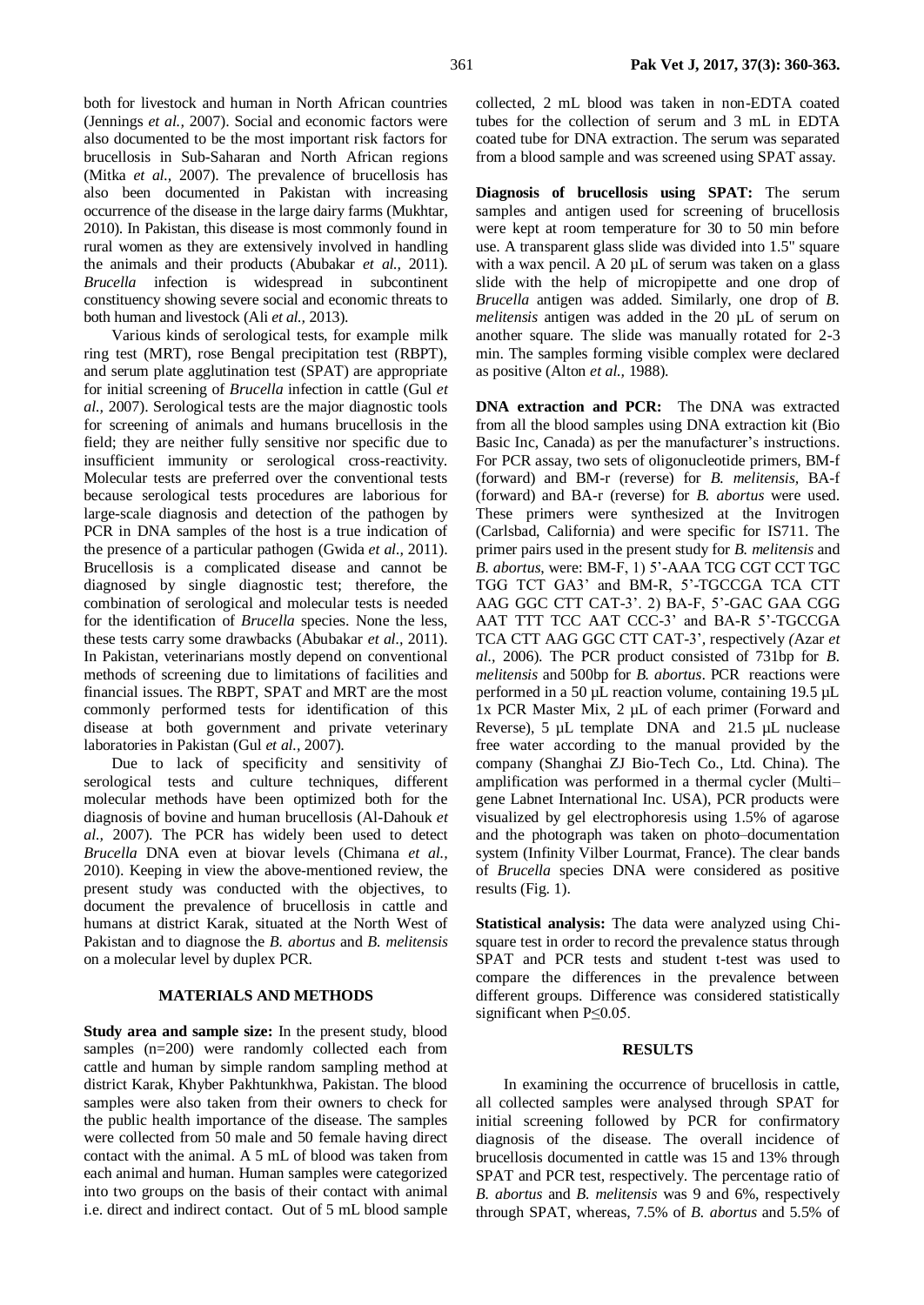1). Regarding the distribution of *Brucella* infection in humans, the samples showed 6 and 4% prevalence of the *Brucella* infection subjected to SPAT and duplex PCR, respectively. Moreover, the prevalence of *B. meltensis* was higher than *B. abortus* in human (P>0.05; Table 1). In order to determine whether the sex has any role in brucellosis, the infection was also assessed sex wise and it was established that the infection was 10 and 2% in females and males, respectively. The percentage ratio of *B. melitensis* was 8% while that of *B. abortus* was 2%. In males, 2% of *B. melitensis* and no case of *B. abortus* were documented (Table 2; P>0.05). To understand the zoonotic importance of *Brucella* infection, the prevalence of brucellosis in humans having direct contact with animal through SPAT and duplex PCR were documented (Table 3). The samples were screened through SPAT, showing 20% positive samples in case of females and only 4% in males (Table 3). The results showed the high ratio of brucellosis in female compared to male. Regarding duplex PCR results, a higher percentage ratio of 16% was documented in female compared to male 4% (P>0.05).



**Fig. 1:** Agarose gel electrophoresis of multiplex PCR-amplified products from purified DNAs of *B. abortus* and *B. melitensis*. Lane 1, DNA marker. Lane 2, *B. abortus* and *B. melitensis.* Lane 3, *B. abortus.* Lane 4, *B. melitensis*. Lane 5, *B. melitensis*. Lane 6, negative control (PCR buffer).

**Table 1:** Overall prevalence of brucellosis in cattle and humans through SPAT and duplex PCR

| Test          |        | Positive   |                     |         |  |  |
|---------------|--------|------------|---------------------|---------|--|--|
| used          | Total  | B. abortus | <b>B.</b> meltensis |         |  |  |
| Cattle        |        |            |                     |         |  |  |
| <b>SPAT</b>   | 30(15) | 18(9)      | 12(6)               | 170(85) |  |  |
| <b>PCR</b>    | 26(13) | 15(7.5)    | 11(5.5)             | 174(87) |  |  |
| P value       |        |            |                     | 0.83    |  |  |
| <b>Humans</b> |        |            |                     |         |  |  |
| <b>SPAT</b>   | 12(6)  | 2(1)       | 10(5)               | 188(94) |  |  |
| <b>PCR</b>    | 8(4)   | -          | 8(4)                | 192(96) |  |  |
| P value       |        |            |                     | 0.32    |  |  |

There were 200 samples in each test. Values in parenthesis indicate percentage.

**Table 2:** Sex-wise overall prevalence of brucellosis in human through SPAT and PCR

|             | <b>Species</b> |        | Negative       |                     |        |
|-------------|----------------|--------|----------------|---------------------|--------|
|             |                | Total  | B. abortus     | <b>B.</b> meltensis |        |
| <b>SPAT</b> | Human(F)       | 10(10) | 2(2)           | 8(8)                | 90(90) |
|             | Human(M)       | 2(2)   | $\blacksquare$ | 2(2)                | 98(98) |
| <b>PCR</b>  | Human(F)       | 6(6)   | $\blacksquare$ | 6(6)                | 94(94) |
|             | Human(M)       | 2(2)   | $\blacksquare$ | 2(2)                | 98(98) |
| P value     |                |        |                |                     | 0.32   |

There were 100 samples in each test. Values in parenthesis indicate percentage.

## **DISCUSSION**

Brucellosis is a complex infection in provisos of epidemiology, diagnosis and control. Though several serological and cultural tests are used to detect the disease, yet considerable problems remain in the diagnosis of this disease (Gul *et al*., 2014, 2015). Here, we report a series of studies supporting the more efficacious role of the two main serological and molecular tests commonly used in the screening of brucellosis in cattle and human at district Karak, Pakistan. The present study acknowledged high positive cases on SPAT (18%) compared to PCR (13%). In the case of specificity for PCR and SPAT, our reported data is in line with Mahmood *et al.* (2015), who observed that PCR is a more specific diagnostic tool in the identification of brucellosis in comparison to other conventional serological methods. Saleha *et al.* (2014) also concluded that PCR is more specific compared to SPAT and reported a prevalence of 37.1 and 25.7% of the disease on SPAT and PCR, respectively, in cattle of district Peshawar, Pakistan. The variation might be due to sample size, different habitat, poor management and free grazing of animals. However, the study of Bakhtullah *et al.* (2014) supported our reported study; the authors noticed 18% prevalence of brucellosis on SPAT at Bannu and Lakki Marwat districts of Khyber Pakhtunkhwa, Pakistan. The similarity is due to the same environment and livestock management practices prevailing in the southern Khyber Pakhtunkhwa. The more positive cases through SPAT might be due to cross-reactions with other Gram-negative bacteria such as Salmonella and *E. coli* (Saleha *et al.,* 2014).

P value **2.32** to the host-pathogen interaction affinity. However, a solid Regarding sex-wise prevalence, we demonstrated a higher ratio of brucellosis in females as compared to males. Our research supported the study of Din *et al.* (2013), who reported 5.33% and 9.33% seroprevalence of brucellosis in human males and females, respectively through SPAT. Imad *et al.* (2011) screened high ratio of *Brucella* infection in females (41.5%) compare to males (29.5%), furthermore, the authors documented the higher occurrence of the disease in rural areas which show the potential zoonotic importance of brucellosis in rural areas. A series of studies reported a high prevalence of brucellosis in females compared to males and also investigated that PCR is a method of choice for the diagnosis of brucellosis (Tibesso *et al.,* 2014). Noticeably, females are more commonly affected by this disease because of their extensive involvement in the handling of animals and their products in rural areas of third world countries and are unawareness of proper handling of livestock and their product, safety procedures and livestock diseases. We noticed a higher incidence of *B. meltensis* than *B. abortus* in human, which is in line with previous studies (Tiller *et al.,* 2010; Catharina *et al.,* 2015), who described that morphologically all species of *Brucella* are identical yet each species has affinity for specific host i.e. *B. abortus* was more commonly found in cattle while *B. melitensis* predilection hosts are human, sheep and goats. Din *et al.* (2013), also observed 6 and 3% cases of *B. melitensis and B. abortus* in human at district Bhimber, AJK, Pakistan. The reason might be due reason behind the predilection affinity of *Brucella* species is yet unknown.